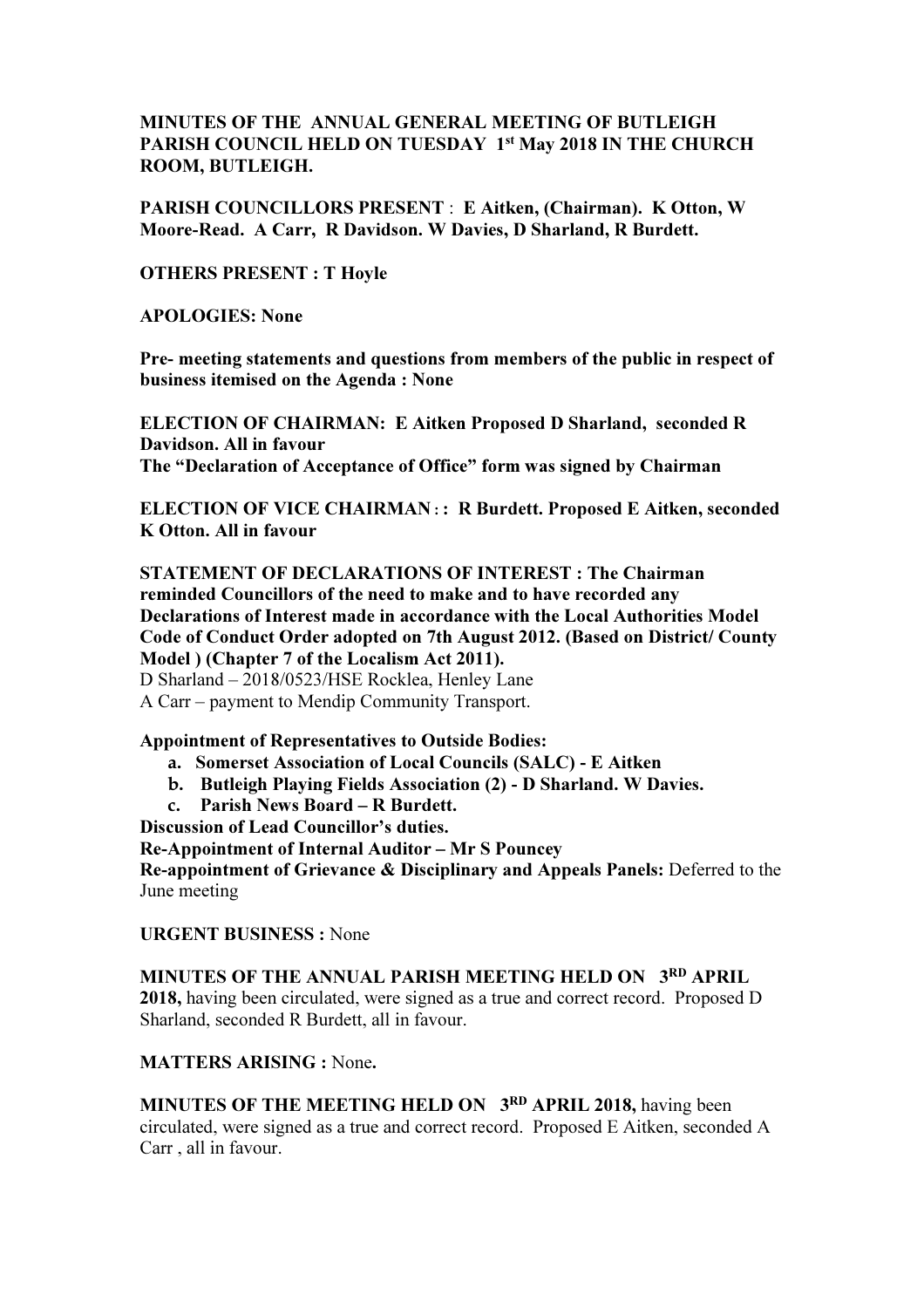MATTERS ARISING : Highways still to meet D Sharland. Clerk to enquire.

## NOTICE OF PARISH COUNCIL MEETING DATES FOR 2018/19 was circulated.

PLANNING . 2018/0523/HSE Rocklea, Henley Lane- Proposed two single storey rear extensions. Recommend Approval. Proposed W Moore-Read, seconded E Aitken. All in favour. D Sharland declared a personal interest..

2017/3275/FUL Harepits Lane, Butleigh – Erection of a single storey extension to the north and east elevations to form additional B1 floor space and storage/office space ancillary to the B1 use. (amended description) : Recommend Approval subject to noise and environmental conditions and insulation materials used. Proposed W Moore-Read, seconded D Sharland. All in favour

2018/0791/TCA Higher Rockes Farm- Fell (T1) Sycamore, fell (T2) Birch and reduce crown of (T3) Alder by 3 metres. Recommend Leave to Tree Officer.

 Decisions :. 2018/0220/HSE & 221/LBC. Penrose Cottage, Water Lane- Proposed single storey extension to rear of property- Approved

2017/1595/FUL Land at South Wootton House, Butleigh Wootton. – Retention of land use of keeping horses. Proposed erection of stables and indoor arena, construction of horse walker, outdoor arena, vehicular access and track. (amended plans received reducing the scheme to 16 stables alongside a proposal to rescind the stables approved under references 2014/0555/FUL and 2016/2575/FUL and discontinuing the use of the existing stables adjacent South Wootton House). Approved with conditions.

## APPROVAL OF ANNUAL ACCOUNTS IN PREPARATION FOR ANNUAL AUDIT: Signed by the Chairman and Clerk (RFO)

| <b>FINANCE : CURRENT AC</b>       |                          |                         | <b>BR AC</b> |
|-----------------------------------|--------------------------|-------------------------|--------------|
| <b>BALANCE</b><br>$+$ Precept MDC | £ 16107.29<br>£ 13000.00 | <b>BALANCE</b> £7617.86 |              |
| <b>Balance</b>                    | £ 29107.29               | <b>Balance</b>          | £ 7617.86    |

Proposed E Aitken, seconded W Davies, all in favour.

FINANCIAL APPROVALS : Resolutions to approve the following expenditure :: Somerset and Dorset Air Ambulance £350 (LGA 1972 s137) Butleigh PCC Churchyard Grant £1250 (LGA 1972 s214) BPFA Playing Field Maintenance Grant – Grounds maintenance £1750 (LGA 1976 s19) Citizens Advice Bureau £150 (LGA 1972 s142) St Margaret's Hospice £200 (LGA 1976 s19) Family Counselling Trust £250 (LGA 1972 s137) War Memorials Trust Subscription £25 (LGA 1972 s 137) Butleigh PCC Elders Tea Party £100 Community Council for Somerset £40